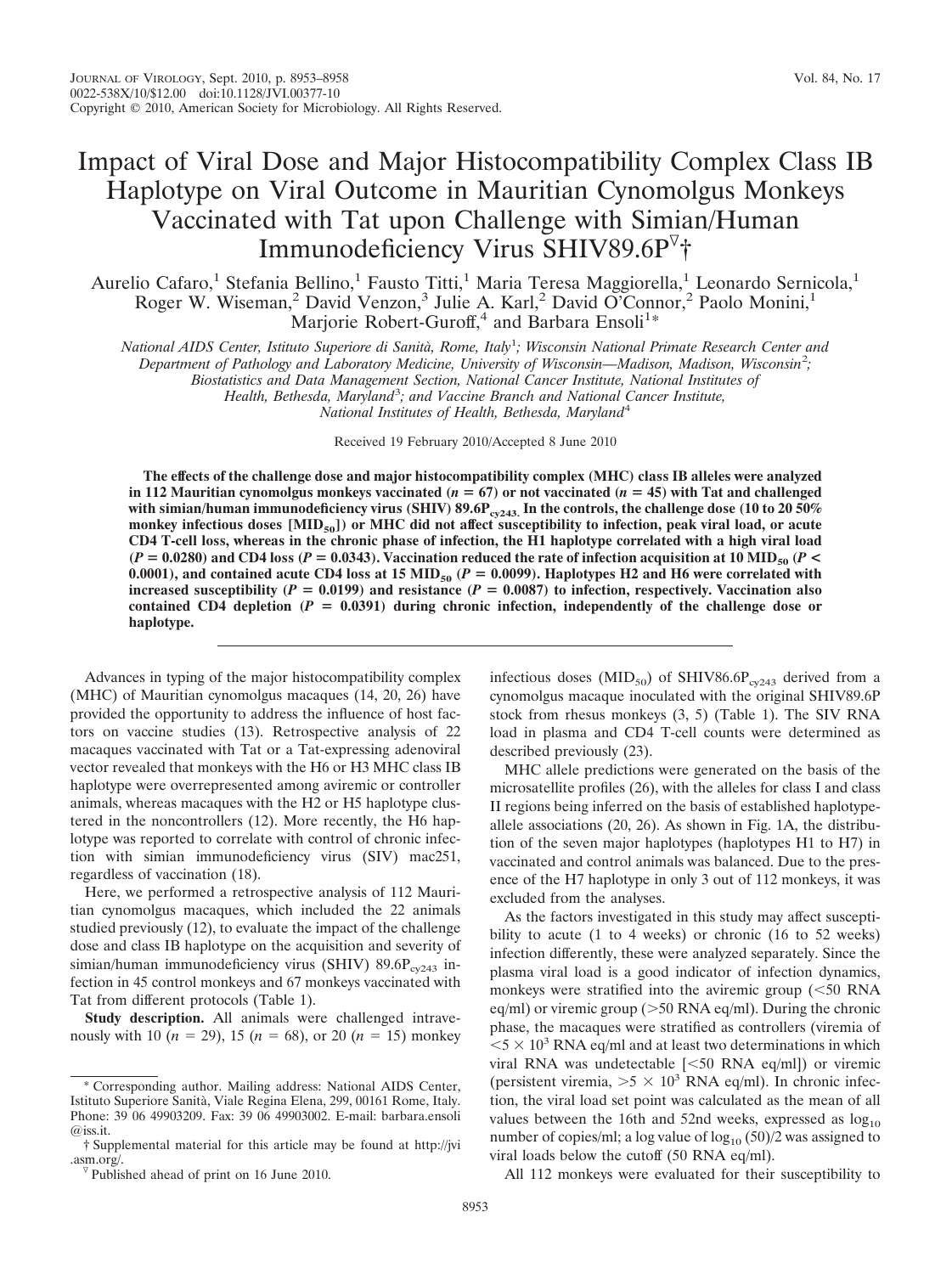| Protocol code           | No. of<br>monkeys | Immunogen $(dose)^a$                             | Adjuvant <sup>b</sup>                                       | Schedule of<br>immunization                        | Route <sup>c</sup>                           | Challenge <sup><math>d</math></sup><br>$(MID_{50})$ | Virological<br>outcome <sup>e</sup> |                |                | Reference(s)                     |
|-------------------------|-------------------|--------------------------------------------------|-------------------------------------------------------------|----------------------------------------------------|----------------------------------------------|-----------------------------------------------------|-------------------------------------|----------------|----------------|----------------------------------|
|                         |                   |                                                  |                                                             | (wk)                                               |                                              |                                                     | A                                   | $\mathbf C$    | $\mathbf{V}$   | or source                        |
| ISS-ST                  | 6                 | Tat $(10)$                                       | Alum or RIBI                                                | 0, 2, 6, 12, 15, 21,                               | s.c., i.m.                                   | 10                                                  | $\overline{4}$                      | $\mathbf{1}$   | 1              | 4, 17                            |
| ISS-ST                  | $\mathbf{1}$      | Tat $(6)$                                        | None                                                        | 28, 32, 36<br>0, 5, 12, 17, 22,<br>27, 32, 38, 42, | i.d.                                         | 10                                                  | $\mathbf{1}$                        | $\theta$       | $\overline{0}$ | 4, 17                            |
| <b>ISS-PCV</b>          | 3                 | $pCV-tat(1 mg)$                                  | Bupivacaine +<br>methylparaben                              | 48<br>0, 2, 6, 11, 15, 21,<br>28, 32, 36           | i.m.                                         | 10                                                  | 3                                   | $\theta$       |                | 0 <sub>6</sub>                   |
| ISS-ID                  | 3                 | Tat $(6)$                                        | none                                                        | 0, 4, 8, 12, 16, 20,<br>24, 28, 39, 43,            | i.d.                                         | 10                                                  | $\mathbf{1}$                        | 1              | $\mathbf{1}$   | B. Ensoli,<br>unpublished        |
| <b>ISS-TR</b>           | 6                 | Tat $(10)$                                       | Alum-Iscom                                                  | 60<br>0, 2, 6, 11, 16, 21,<br>28, 32, 36           | s.c., i.d., i.m.                             | 10                                                  | $\overline{4}$                      | 2              |                | data<br>0 Ensoli,<br>unpublished |
| $ISS-TGf$               | 3                 | Tat $(10)$                                       | Alum                                                        | 0, 4, 12, 22                                       | s.c.                                         | 15                                                  | $\boldsymbol{0}$                    |                |                | 3 Ensoli.                        |
| ISS-TG                  | 3                 | Tatcys22 (10)                                    | Alum                                                        |                                                    |                                              | 15                                                  | $\boldsymbol{0}$                    |                | 3              | unpublished<br>Ensoli,           |
| ISS-TG                  | $\overline{4}$    | Tatcys22 $(10) +$ Gag                            | Alum                                                        |                                                    |                                              | 15                                                  | $\boldsymbol{0}$                    |                |                | unpublished<br>4 Ensoli,         |
| ISS-TG                  | $\overline{4}$    | (60)<br>Tat $(10) +$ Gag $(60)$                  | Alum                                                        |                                                    |                                              | 15                                                  | $\boldsymbol{0}$                    |                |                | unpublished<br>4 Ensoli.         |
| ISS-MP                  | 3                 | Tat $(10)$                                       | H1D-Alum                                                    | 0, 4, 12, 18, 21, 38                               | s.c., <i>i.m.</i>                            | 15                                                  | $\boldsymbol{0}$                    | 2              |                | unpublished<br>1 Ensoli,         |
| <b>ISS-MP</b>           | 3                 | Tat $(10)$                                       | Alum                                                        |                                                    | s.c.                                         | 15                                                  | $\overline{0}$                      | $\theta$       |                | unpublished<br>3 Ensoli,         |
| ISS-GS                  | 6                 | Tat $(10)$                                       | H1D-Alum                                                    | 0, 4, 12, 18, 21, 36                               | s.c., i.m.                                   | 15                                                  | 1                                   | 3              |                | unpublished<br>2 Ensoli,         |
| NCI-Ad-tat/Tat          | 7                 | Ad-tat $(5 \times 10^8)$                         | Alum                                                        | 0, 12, 24, 36                                      | i.n., i.t., s.c.                             | 15                                                  | $\overline{c}$                      | 3              |                | unpublished<br>2 Ensoli,         |
| NCI-Tat                 | 9                 | $PFU$ ), Tat $(10)$<br>Tat $(6 \text{ and } 10)$ | Alum/Iscom                                                  | 0, 2, 6, 11, 15, 21,                               | s.c., i.d., i.m.                             | 15                                                  | 2                                   | $\overline{4}$ | 3              | unpublished<br>12                |
| <b>ISS-NPT</b>          | 3                 | $pCV-tat(1 mg)$                                  | Bupivacaine +                                               | 28, 32, 36<br>0, 2, 8, 13, 17, 22,                 | i.m.                                         | 20                                                  | $\overline{0}$                      | $\theta$       | 3              | Ensoli.                          |
| <b>ISS-NPT</b>          | 3                 | $pCV-tatcys22$ (1 mg)                            | methylparaben-Iscom<br>Bupivacaine +<br>methylparaben-Iscom | 28, 46, 71<br>0, 2, 8, 13, 17, 22,<br>28, 46, 71   | i.m.                                         | 20                                                  | $\mathbf{1}$                        | $\mathbf{1}$   | $\mathbf{1}$   | unpublished                      |
| Total vaccinated        | 67                |                                                  |                                                             |                                                    |                                              |                                                     | 19                                  | 17             | 31             |                                  |
| Naive<br>Control        | 11<br>34          | None<br>None, Ad, or pCV-0                       | None<br>Alum, RIBI, H1D, Iscom<br>or bupivacaine +          | $NA^g$                                             | <b>NA</b><br>s.c., i.d., i.n.,<br>i.t., i.m. | 10 or 15<br>10, 15, or 20                           | 1<br>5 <sup>5</sup>                 | 3<br>13        | 7<br>- 16      |                                  |
|                         |                   |                                                  | methylparaben-Iscom                                         |                                                    |                                              |                                                     |                                     |                |                |                                  |
| Total controls<br>Total | 45<br>112         |                                                  |                                                             |                                                    |                                              |                                                     | 6<br>25                             | 16<br>33       | 23<br>54       |                                  |

TABLE 1. Summary of treatment, challenge dose, and outcome of infection in cynomolgus monkeys

<sup>*a*</sup> All animals were inoculated with the indicated dose of Tat plasmid DNA (pCV-tat [8], adenovirus-tat [Ad-tat] [27]) or protein, Gag protein, or empty vectors (pCV-0, adenovirus [Ad]) by the indicated route. Doses are

Alum, aluminum phosphate (4); RIBI oil-in-water emulsions containing squalene, bacterial monophosphoryl lipid A, and refined mycobacterial products (4); Iscom, immune-stimulating complex (4); H1D are biocompatible anionic polymeric microparticles used for vaccine delivery (10, 12, 25a).<br>  $\epsilon$  s.c., subcutaneous; i.m., intramuscular; i.d., intradermal; i.n., intranasal; i.t., int

<sup>4</sup> All animals were inoculated intravenously with the indicated dose of the same SHIV89.6.P<sub>cy243</sub> stock.<br>According to the virological outcome upon challenge, monkeys were grouped as aviremic (A), controllers (C), or vir

*<sup>f</sup>* Because of the short follow-up, controller status could not be determined and all infected monkeys of the ISS-TG protocol were therefore considered viremic. *<sup>g</sup>* NA, not applicable.

infection, but only viremic animals were considered for the analyses of acute  $(n = 87)$  and chronic  $(n = 71)$  infection. In the chronic phase, monkeys with follow-up at  $\geq 28$  weeks were further categorized as viremic  $(n = 38)$  or controllers  $(n = 33)$ .

**Susceptibility to infection.** Upon challenge, 39 of 45 controls (87%) and 48 of 67 vaccinated animals (72%) became viremic. As shown in Table 2, the challenge dose did not affect susceptibility to infection in controls, while in vaccinated macaques, the percentage of aviremic monkeys increased to 68% after challenge with 10  $MID_{50}$ , remaining comparable to that for the controls after challenge with 15 (12%) or 20 (17%)  $\text{MID}_{50}$  $(P < 0.0001)$  (Table 2).

In the controls, the IB haplotype did not influence the infection acquisition rate, although a trend  $(P = 0.0687)$  for increased susceptibility was observed with the H1 haplotype (Table 2). In contrast, in vaccinated monkeys, the H2 and H6 haplotypes were associated with increased susceptibility  $(P =$ 

0.0199) and resistance  $(P = 0.0087)$  to infection, respectively (Table 2), while the trend for an association of the H1 haplotype with increased susceptibility observed in the controls disappeared after vaccination  $(P = 0.5821)$ .

The effects of the challenge dose and the IB haplotype on the likelihood of being aviremic were confirmed in a logistic regression model (the stepwise selection method was chosen to select the best-fit model, using maximum likelihood estimates) for controls and vaccinees. Specifically, in vaccinated animals the influence of the challenge dose (for 10 versus 15 to 20  $MID<sub>50</sub>$ , odds ratio = 16.2, 95% confidence interval [CI] = 4.0 to 65.6;  $P < 0.0001$ ) and the H6 haplotype (odds ratio =7.2; 95% CI = 1.3 to 39.2;  $P = 0.0215$ ) on the aviremic status remained significant, whereas the association of H2 with increased susceptibility to infection was lost.

**Acute infection.** The challenge dose and the IB haplotype had no significant impact on the peak viral load in control and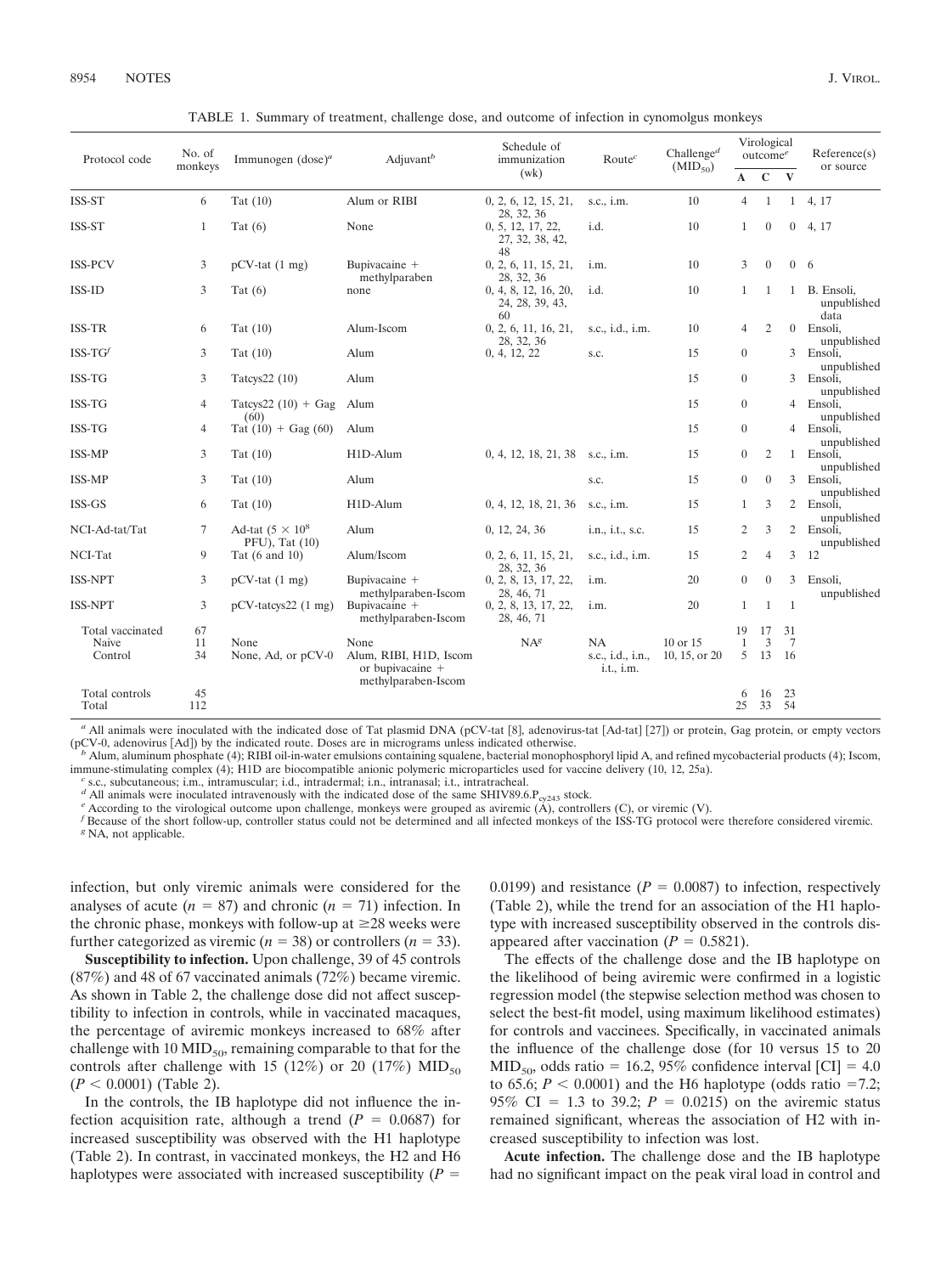

FIG. 1. (A) Frequency of MHC class IB haplotypes in 112 monkeys vaccinated with Tat (full-colored bars) or controls (zebra-striped bars). (B and C) Analysis of CD4 T cells in chronic infection in viremic macaques ( $n = 71$ ) stratified by treatment (vaccinated,  $n = 37$ ; controls,  $n = 34$ ) and challenge dose (10 to 15 MID<sub>50</sub>,  $n = 58$ ; 20 MID<sub>50</sub>,  $n = 13$ ) (B) or class IB haplotype (H1,  $n = 26$ ; H2,  $n = 24$ ; H3,  $n = 25$ ; H4,  $n = 25$ ; H5,  $n = 8$ ; H6,  $n = 9$ ) (C). On the abscissa is reported the difference in CD4 T-cell counts pre- and postchallenge; least-squares means with 95% confidence intervals are shown (analysis of variance model).

Tat-vaccinated macaques. Notably, while CD4 T-cell loss in the controls was not affected by the challenge dose, it was significantly  $(P = 0.0099)$  contained in vaccinated monkeys inoculated with 15  $\text{MID}_{50}$ . This was confirmed in a multivariate model (analysis of variance), which included the challenge dose and haplotype as explicative factors  $(P = 0.0284)$ .

**Chronic phase.** Of the 71 viremic monkeys analyzed, 37 were controls and 34 were vaccinated. Of the 37 controls, 21 (57%)

TABLE 2. Univariate analysis of the effects of challenge dose and class IB haplotype on susceptibility/resistance to infection (aviremic or viremic) in control and vaccinated monkeys

| Dose or<br>haplotype |                       | Controls |         |                                     |                       | Vaccinated |         |                                     |  |  |
|----------------------|-----------------------|----------|---------|-------------------------------------|-----------------------|------------|---------|-------------------------------------|--|--|
|                      | No. $(\%)$ of monkeys |          |         |                                     | No. $(\%)$ of monkeys |            |         |                                     |  |  |
|                      | Total<br>$(n = 45)$   | Aviremic | Viremic | $P$ value <sup><math>a</math></sup> | Total<br>$(n = 67)$   | Aviremic   | Viremic | $P$ value <sup><math>a</math></sup> |  |  |
| $MID_{50}$           |                       |          |         |                                     |                       |            |         |                                     |  |  |
| 10                   | 10                    | 3(30)    | 7(70)   |                                     | 19                    | 13 (68)    | 6(32)   |                                     |  |  |
| 15                   | 26                    | 2(8)     | 24 (92) |                                     | 42                    | 5(12)      | 37(88)  |                                     |  |  |
| 20                   | 9                     | 1(11)    | 8 (89)  | 0.2239                              | 6                     | 1(17)      | 5(83)   | < 0.0001                            |  |  |
| H1                   | 19                    | 5(26)    | 14 (74) |                                     | 27                    | 9(33)      | 18(67)  |                                     |  |  |
| Non-H1               | 26                    | 1(4)     | 25(96)  | 0.0687                              | 40                    | 10(25)     | 30(75)  | 0.5821                              |  |  |
| H2                   | 15                    | 0(0)     | 15(100) |                                     | 22                    | 2(9)       | 20(91)  |                                     |  |  |
| Non-H <sub>2</sub>   | 30                    | 6(20)    | 24(80)  | 0.1575                              | 45                    | 17(38)     | 28(62)  | 0.0199                              |  |  |
| H <sub>3</sub>       | 15                    | 2(13)    | 13(87)  |                                     | 23                    | 6(26)      | 17(74)  |                                     |  |  |
| Non-H <sub>3</sub>   | 30                    | 4(13)    | 26(87)  | 1.0000                              | 44                    | 13(30)     | 31(70)  | 1.0000                              |  |  |
| H4                   | 13                    | 2(15)    | 11(85)  |                                     | 17                    | 3(18)      | 14(82)  |                                     |  |  |
| Non-H4               | 32                    | 4(12)    | 28 (88) | 1.0000                              | 50                    | 16(32)     | 34(68)  | 0.3561                              |  |  |
| H <sub>5</sub>       | 5                     | 0(0)     | 2(100)  |                                     | 8                     | 2(25)      | 6(75)   |                                     |  |  |
| Non-H <sub>5</sub>   | 40                    | 6(15)    | 34(85)  | 1.0000                              | 59                    | 17(29)     | 42(71)  | 1.0000                              |  |  |
| H6                   | 5                     | 0(0)     | 5(100)  |                                     | 11                    | 7(64)      | 4(36)   |                                     |  |  |
| Non-H <sub>6</sub>   | 40                    | 6(15)    | 34(85)  | 1.0000                              | 56                    | 12(21)     | 44 (79) | 0.0087                              |  |  |

*<sup>a</sup>* Fisher's exact test.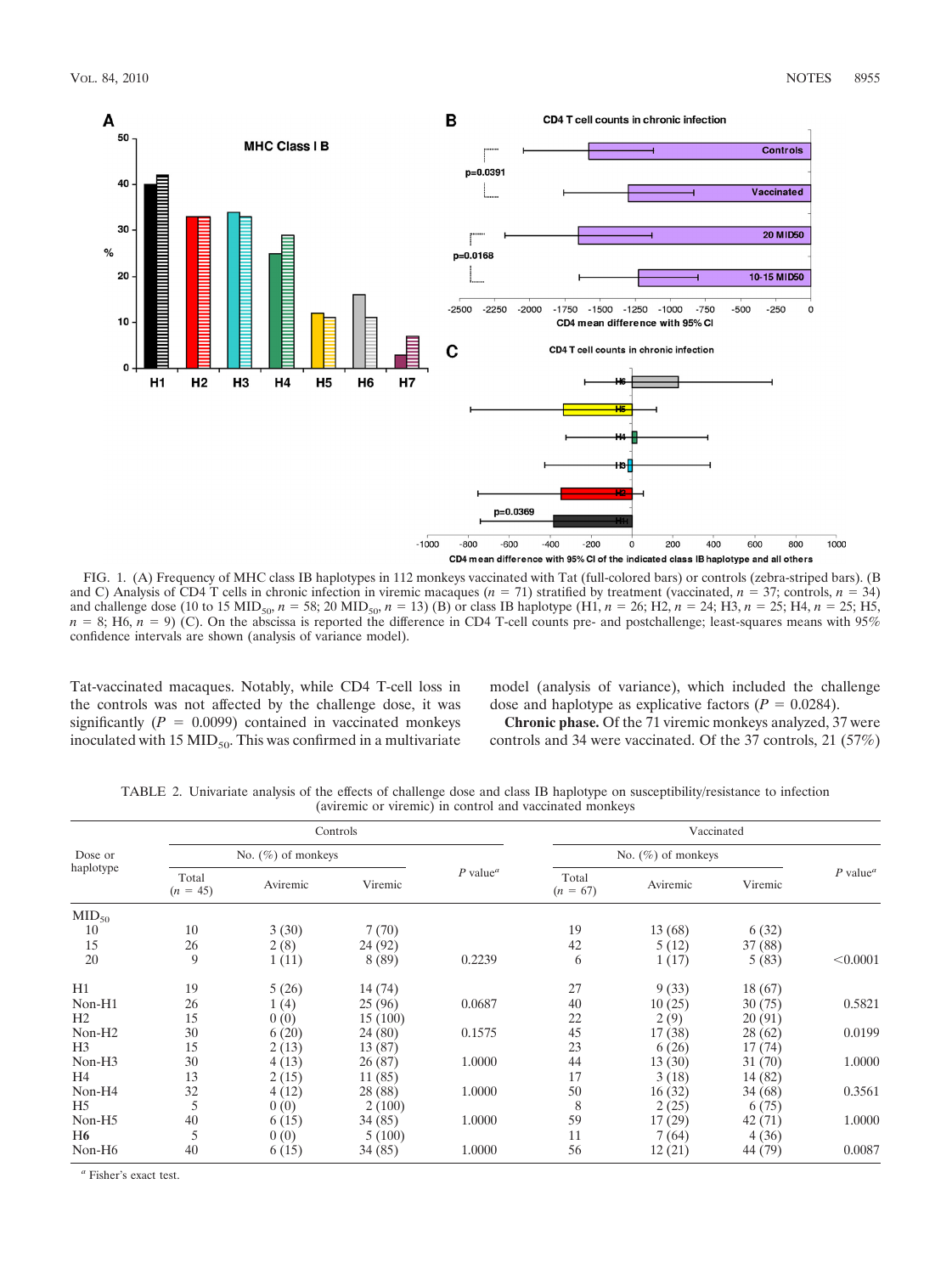| Dose or<br>haplotype |                                       | Controls                                    |                  | Vaccinated                            |                                             |                  |  |  |
|----------------------|---------------------------------------|---------------------------------------------|------------------|---------------------------------------|---------------------------------------------|------------------|--|--|
|                      | Total no. of<br>monkeys<br>$(n = 37)$ | Mean $\pm$ SE CD4<br>T-cell count<br>change | $P$ value $\phi$ | Total no. of<br>monkeys<br>$(n = 34)$ | Mean $\pm$ SE CD4<br>T-cell count<br>change | $P$ value $\phi$ |  |  |
| $MID_{50}S$          |                                       |                                             |                  |                                       |                                             |                  |  |  |
| 10                   | 7                                     | $-1,386 \pm 227$                            | 0.8395           | 6                                     | $-1,348 \pm 357$                            | 0.7896           |  |  |
| 15                   | 22                                    | $-1,223 \pm 128$                            | 0.3723           | 23                                    | $-807 \pm 96$                               | 0.0067           |  |  |
| 20                   | 8                                     | $-1,453 \pm 231$                            |                  | 5                                     | $-1,465 \pm 179$                            |                  |  |  |
| <b>Haplotypes</b>    |                                       |                                             |                  |                                       |                                             |                  |  |  |
| H1                   | 12                                    | $-1,604 \pm 206$                            |                  | 14                                    | $-1,144 \pm 191$                            |                  |  |  |
| $Non-H1$             | 25                                    | $-1,159 \pm 100$                            | 0.0343           | 20                                    | $-898 \pm 111$                              | 0.2445           |  |  |
| H2                   | 14                                    | $-1,406 \pm 154$                            |                  | 10                                    | $-1,178 \pm 241$                            |                  |  |  |
| Non-H <sub>2</sub>   | 23                                    | $-1,241 \pm 130$                            | 0.4305           | 24                                    | $-925 \pm 105$                              | 0.2684           |  |  |
| H <sub>3</sub>       | 13                                    | $-1,280 \pm 180$                            |                  | 12                                    | $-815 \pm 127$                              |                  |  |  |
| Non-H <sub>3</sub>   | 24                                    | $-1.316 \pm 121$                            | 0.8656           | 22                                    | $-1.100 \pm 140$                            | 0.1882           |  |  |
| H <sub>4</sub>       | 11                                    | $-1,100 \pm 188$                            |                  | 14                                    | $-994 \pm 135$                              |                  |  |  |
| Non-H <sub>4</sub>   | 26                                    | $-1.389 \pm 115$                            | 0.1872           | 20                                    | $-1,003 \pm 150$                            | 0.9641           |  |  |
| H <sub>5</sub>       | 4                                     | $-1,266 \pm 244$                            |                  | 4                                     | $-1,419 \pm 363$                            |                  |  |  |
| Non-H <sub>5</sub>   | 33                                    | $-1,308 \pm 109$                            | 0.8977           | 30                                    | $-943 \pm 104$                              | 0.1372           |  |  |
| H6                   | 5                                     | $-954 \pm 194$                              |                  | 4                                     | $-535 \pm 20$                               |                  |  |  |
| Non-H <sub>6</sub>   | 32                                    | $-1,358 \pm 109$                            | 0.1676           | 30                                    | $-1,061 \pm 111$                            | < 0.0001         |  |  |

TABLE 3. CD4 T-cell count changes*<sup>a</sup>* in viremic control or vaccinated monkeys, stratified by challenge dose or class IB haplotype

*<sup>a</sup>* Changes for the chronic phase were defined as the difference from the average value of multiple prechallenge determinations. *<sup>b</sup>* Student's *t* test.

remained viremic and 16 (43%) became controllers (see Table S1 in the supplemental material). Of the 34 vaccinated monkeys, 17 remained viremic and 17 became controllers. Univariate analysis did not reveal significant effects of the challenge dose or IB haplotype on the viremic status (controller or viremic) in either controls or vaccinees (see Table S1 in the supplemental material), although a trend  $(P = 0.0570)$  to remain viremic was observed for vaccinees carrying H2, the IB haplotype associated with increased susceptibility to infection. A multivariate analysis (exact logistic regression model, backward-selection method) aimed at evaluating the effects of the  $MID_{50}$  and IB haplotype on the likelihood that viremic macaques became controllers confirmed the lack of significant associations in control monkeys, while in vaccinated macaques it strengthened the association of H2 haplotype with the viremic status (odds ratio = 0.1; 95% CI = 0.0 to 0.7;  $P = 0.0125$ ) and disclosed a previously unnoticed association of the H5 haplotype with the viremic status (odds ratio  $= 0.1$ ; 95% CI  $=$ 0.0 to 0.7;  $P = 0.0237$ ).

The challenge dose did not significantly influence the viral load set point in control or vaccinated macaques, although there was a trend  $(P = 0.0560)$  for a lower set point in controls challenged with 15  $MID_{50}$  (see Table S2 in the supplemental material). In controls, the H1 haplotype was associated with a higher viral load set point ( $P = 0.0280$ ) (see Table S2 in the supplemental material) and greater CD4 T-cell loss  $(P =$ 0.0343) (Table 3). In vacciness, trends for a higher (H2,  $P =$ 0.0942; H5,  $P = 0.0804$ ) and a lower (H6,  $P = 0.0715$ ) viral load set point were noticed (see Table S2 in the supplemental material). Further, CD4 T-cell loss was significantly contained in vaccinees challenged with 15 MID<sub>50</sub> ( $P = 0.0067$ ) or carrying H6 ( $P < 0.0001$ ) (Table 3).

A multivariate model (analysis of variance) that included vaccination, challenge dose, and haplotype as explicative factors was then applied to CD4 T-cell counts. Animals challenged with 10 or 15  $\text{MID}_{50}$  were cumulated, since the results for these two groups did not significantly differ  $(P = 0.2649)$ . This analysis showed that CD4 loss was influenced by both vaccination ( $P = 0.0391$ ) and challenge dose (10 to 15 versus 20 MID<sub>50</sub>,  $P = 0.0168$ ) (Fig. 1B). In addition, the association of the H1 haplotype with severe CD4 T-cell loss was confirmed  $(P = 0.0369)$  (Fig. 1C).

Thus, both the infectious dose and the MHC IB haplotype are important when the vaccine effects in monkey studies are evaluated. However, the impact of the challenge dose on infection susceptibility and severity appears to be negligible in control animals, in substantial agreement with our former data (4). Similarly, the influence of class IB haplotypes in controls was limited to H1 in acute infection (increased susceptibility,  $P = 0.0687$ ) and chronic infection (viral load set point,  $P =$ 0.0280; CD4 loss,  $P = 0.0343$ ).

In contrast, both the infectious dose and IB haplotype significantly affected the protection offered by the vaccine. In particular, vaccination significantly reduced infection acquisition at 10  $\text{MID}_{50}$  but not at 15 or 20  $\text{MID}_{50}$  ( $P < 0.0001$ ), underscoring the importance of using in vaccine efficacy studies challenge doses not exceedingly higher than those responsible for transmission in humans (22).

MHC-encoded host factors, including immune response genes, contribute importantly to susceptibility to human immunodeficiency virus (HIV)/SIV infection and progression (1, 7, 19), confounding the interpretation of efficacy afforded by vaccine candidates (13). The associations in rhesus monkeys of Mamu-A\*01, Mamu-B\*08, and Mamu B\*17 with resistance to SIV represent good examples of this influence (15, 21, 24, 25). The results of our studies with cynomolgus macaques suggest a different scenario. In fact, while the impact of IB haplotypes on infection susceptibility/resistance was very limited in the controls, in the vaccinees, haplotypes H2 and H6 were associated with increased susceptibility ( $P = 0.0199$ ) and resistance ( $P =$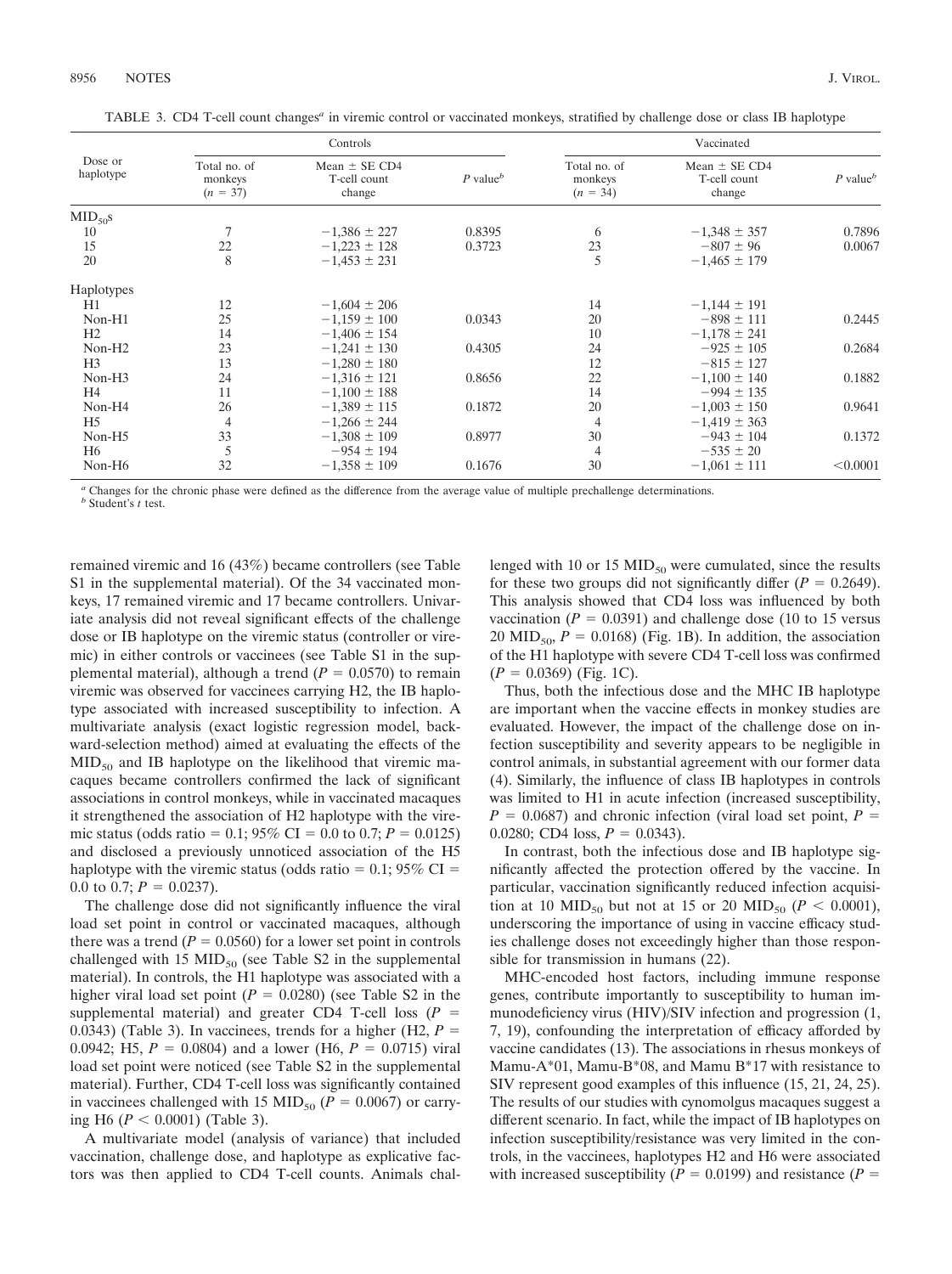0.0087), respectively, to becoming viremic (Table 2), a finding confirmed for haplotype H6 in a multivariate analysis.

Once they were infected, vaccinees did not differ from controls with respect to peak viremia, regardless of the challenge dose or IB haplotype, whereas CD4 T-cell loss was contained during acute infection  $(P = 0.0099)$  in vaccines challenged with 15  $MID_{50}$ . In contrast, a relevant influence of these factors was evident in chronic infection. In fact, a significant containment of CD4 T-cell loss was apparent in vaccinees but not in control animals challenged with 15 MID<sub>50</sub> ( $P = 0.0067$ ) (Table 3), the most-represented challenge dose group  $(n =$ 45), confirming the preservation of CD4 T-cell counts observed during acute infection with 15 MID<sub>50</sub> ( $P = 0.0099$ ). Further, vaccinated macaques challenged with 10 to 15  $\text{MID}_{50}$  exhibited significantly milder CD4 T-cell losses than those challenged with 20 MID<sub>50</sub>  $(P = 0.0168)$  (Fig. 1B). A protective role for vaccination was also suggested by comparing CD4 T-cell losses in the controls and vaccinees, regardless of the challenge dose  $(P = 0.0391)$  (Fig. 1 B).

With regard to the impact of the IB haplotype, both haplotypes H2 and H5 were significantly associated in multivariate analysis with the viremic status in chronic infection, suggesting poor containment. The association of haplotype H1 with increased susceptibility to infection and a worse chronic infection observed in the controls was not found in vaccinated macaques, suggesting a protective effect of vaccination. Taken together, these associations suggest that IB haplotypes do not influence *per se* infection susceptibility or progression but, rather, affect responsiveness to vaccination and immunity to the virus.

Analysis of the immune responses in macaques with known IB haplotypes is warranted to confirm this hypothesis and provide relevant information for the development of monkey models suitable to evaluate both pathogenesis and vaccine efficacy. Notably, on the basis of these preclinical data, Tat has been tested in phase I preventative and therapeutic trials (2, 9–11, 16) and is being evaluated in a phase II therapeutic trial (http://www.hiv1tat-vaccines.info/).

We thank P. Sergiampietri and I. Ronci for editorial assistance; Franco Corrias, P. Pupino-Carbonelli, E. Iale, F. Incitti, N. Verrone, A. Marini, A. Avitabile, M. Chiodi, and M. Azzetti for hematoclinical analysis of cynomolgus monkey samples and for the handling of the animal facility; P. Cocco, D. Diamanti, and F. Costa for technical support; Roberto Belli for fluorescence-activated cell sorter analysis; and Silvia Baroncelli and Donatella Negri for assistance with data collection.

This work was supported in part by the Italian AIDS National Program from the Ministry of Health (to B.E.) and the Italian Concerted Action on Vaccine (ICAV); MHC analyses were supported by U.S. National Institute of Allergy and Infectious Diseases contract HHSN266200400088C/N01-A1-30061.

## **REFERENCES**

- 1. **Anastassopoulou, C. G., and L. G. Kostrikis.** 2003. The impact of human allelic variation on HIV-1 disease. Curr. HIV Res. **1**:185–203.
- 2. **Bellino, S., V. Francavilla, O. Longo, A. Tripiciano, G. Paniccia, A. Arancio, V. Fiorelli, A. Scoglio, B. Collacchi, M. Campagna, A. Lazzarin, G. Tambussi, C. T. Din, R. Visintini, P. Narciso, A. Antinori, G. D'Offizi, M. Giulianelli, M. Carta, A. Di Carlo, G. Palamara, M. Giuliani, M. E. Laguardia, P. Monini, M. Magnani, F. Ensoli, and B. Ensoli.** 2009. Parallel conduction of the phase I preventive and therapeutic trials based on the Tat vaccine candidate. Rev. Recent Clin. Trials **4:**195–204.
- 3. **Borsetti, A., S. Baroncelli, M. T. Maggiorella, S. Bellino, S. Moretti, L. Sernicola, R. Belli, B. Ridolfi, S. Farcomeni, D. R. Negri, A. Cafaro, B. Ensoli, and F. Titti.** 2008. Viral outcome of simian-human immunodeficiency

virus SHIV-89.6P adapted to cynomolgus monkeys. Arch. Virol. **153:**463– 472.

- 4. **Cafaro, A., A. Caputo, C. Fracasso, M. T. Maggiorella, D. Goletti, S. Baroncelli, M. Pace, L. Sernicola, M. L. Koanga-Mogtomo, M. Betti, A. Borsetti, R. Belli, L. Akerblom, F. Corrias, S. Butto, J. Heeney, P. Verani, F. Titti, and B. Ensoli.** 1999. Control of SHIV-89.6P-infection of cynomolgus monkeys by HIV-1 Tat protein vaccine. Nat. Med. **5:**643–650.
- 5. **Cafaro, A., A. Caputo, M. T. Maggiorella, S. Baroncelli, C. Fracasso, M. Pace, A. Borsetti, L. Sernicola, D. R. Negri, P. ten Haaft, M. Betti, Z. Michelini, I. Macchia, E. Fanales-Belasio, R. Belli, F. Corrias, S. Butto, P. Verani, F. Titti, and B. Ensoli.** 2000. SHIV89.6P pathogenicity in cynomolgus monkeys and control of viral replication and disease onset by human immunodeficiency virus type 1 Tat vaccine. J. Med. Primatol. **29:**193–208.
- 6. **Cafaro, A., F. Titti, C. Fracasso, M. T. Maggiorella, S. Baroncelli, A. Caputo, D. Goletti, A. Borsetti, M. Pace, E. Fanales-Belasio, B. Ridolfi, D. R. Negri, L. Sernicola, R. Belli, F. Corrias, I. Macchia, P. Leone, Z. Michelini, P. ten Haaft, S. Butto, P. Verani, and B. Ensoli.** 2001. Vaccination with DNA containing tat coding sequences and unmethylated CpG motifs protects cynomolgus monkeys upon infection with simian/human immunodeficiency virus (SHIV89.6P). Vaccine **19:**2862–2877.
- 7. **den Uyl, D., I. E. van der Horst-Bruinsma, and M. van Agtmael.** 2004. Progression of HIV to AIDS: a protective role for HLA-B27? AIDS Rev. **6:**89–96.
- 8. **Ensoli, B., L. Buonaguro, G. Barillari, V. Fiorelli, R. Gendelman, R. A. Morgan, P. Wingfield, and R. C. Gallo.** 1993. Release, uptake, and effects of extracellular human immunodeficiency virus type 1 Tat protein on cell growth and viral transactivation. J. Virol. **67:**277–287.
- 9. **Ensoli, B., V. Fiorelli, F. Ensoli, A. Cafaro, F. Titti, S. Butto, P. Monini, M. Magnani, A. Caputo, and E. Garaci.** 2006. Candidate HIV-1 Tat vaccine development: from basic science to clinical trials. AIDS **20:**2245–2261.
- 10. **Ensoli, B., V. Fiorelli, F. Ensoli, A. Lazzarin, R. Visintini, P. Narciso, A. Di Carlo, P. Monini, M. Magnani, and E. Garaci.** 2008. The therapeutic phase I trial of the recombinant native HIV-1 Tat protein. AIDS **22:**2207–2209.
- 11. **Ensoli, B., V. Fiorelli, F. Ensoli, A. Lazzarin, R. Visintini, P. Narciso, A. Di Carlo, A. Tripiciano, O. Longo, S. Bellino, V. Francavilla, G. Paniccia, A. Arancio, A. Scoglio, B. Collacchi, M. J. Ruiz Alvarez, G. Tambussi, D. C. Tassan, G. Palamara, A. Latini, A. Antinori, G. D'Offizi, M. Giuliani, M. Giulianelli, M. Carta, P. Monini, M. Magnani, and E. Garaci.** 2009. The preventive phase I trial with the HIV-1 Tat-based vaccine. Vaccine **28:**371– 378.
- 12. **Florese, R. H., R. W. Wiseman, D. Venzon, J. A. Karl, T. Demberg, K. Larsen, L. Flanary, V. S. Kalyanaraman, R. Pal, F. Titti, L. J. Patterson, M. J. Heath, D. H. O'Connor, A. Cafaro, B. Ensoli, and M. Robert-Guroff.** 2008. Comparative study of Tat vaccine regimens in Mauritian cynomolgus and Indian rhesus macaques: influence of Mauritian MHC haplotypes on susceptibility/resistance to SHIV(89.6P) infection. Vaccine **26:**3312–3321.
- 13. **Kaur, G., and N. Mehra.** 2009. Genetic determinants of HIV-1 infection and progression to AIDS: susceptibility to HIV infection. Tissue Antigens **73**: 289–301.
- 14. **Krebs, K. C., Z. Jin, R. Rudersdorf, A. L. Hughes, and D. H. O'Connor.** 2005. Unusually high frequency MHC class I alleles in Mauritian origin cynomolgus macaques. J. Immunol. **175:**5230–5239.
- 15. **Loffredo, J. T., J. Maxwell, Y. Qi, C. E. Glidden, G. J. Borchardt, T. Soma, A. T. Bean, D. R. Beal, N. A. Wilson, W. M. Rehrauer, J. D. Lifson, M. Carrington, and D. I. Watkins.** 2007. Mamu-B\*08-positive macaques control simian immunodeficiency virus replication. J. Virol. **81:**8827–8832.
- 16. **Longo, O., A. Tripiciano, V. Fiorelli, S. Bellino, A. Scoglio, B. Collacchi, M. J. Alvarez, V. Francavilla, A. Arancio, G. Paniccia, A. Lazzarin, G. Tambussi, C. T. Din, R. Visintini, P. Narciso, A. Antinori, G. D'Offizi, M. Giulianelli, M. Carta, A. Di Carlo, G. Palamara, M. Giuliani, M. E. Laguardia, P. Monini, M. Magnani, F. Ensoli, and B. Ensoli.** 2009. Phase I therapeutic trial of the HIV-1 Tat protein and long term follow-up. Vaccine **27:**3306–3312.
- 17. **Maggiorella, M. T., S. Baroncelli, Z. Michelini, E. Fanales-Belasio, S. Moretti, L. Sernicola, A. Cara, D. R. Negri, S. Butto, V. Fiorelli, A. Tripiciano, A. Scoglio, A. Caputo, A. Borsetti, B. Ridolfi, R. Bona, P. ten Haaft, I. Macchia, P. Leone, M. R. Pavone-Cossut, F. Nappi, M. Ciccozzi, J. Heeney, F. Titti, A. Cafaro, and B. Ensoli.** 2004. Long-term protection against SHIV89.6P replication in HIV-1 Tat vaccinated cynomolgus monkeys. Vaccine **22:**3258– 3269.
- 18. **Mee, E. T., N. Berry, C. Ham, U. Sauermann, M. T. Maggiorella, F. Martinon, E. J. Verschoor, J. L. Heeney, R. Le Grand, F. Titti, N. Almond, and N. J. Rose.** 2009. Mhc haplotype H6 is associated with sustained control of SIVmac251 infection in Mauritian cynomolgus macaques. Immunogenetics **61:**327–339.
- 19. **Migueles, S. A., M. S. Sabbaghian, W. L. Shupert, M. P. Bettinotti, F. M. Marincola, L. Martino, C. W. Hallahan, S. M. Selig, D. Schwartz, J. Sullivan, and M. Connors.** 2000. HLA B\*5701 is highly associated with restriction of virus replication in a subgroup of HIV-infected long term nonprogressors 1. Proc. Natl. Acad. Sci. U. S. A. **97:**2709–2714.
- 20. **O'Connor, S. L., A. J. Blasky, C. J. Pendley, E. A. Becker, R. W. Wiseman, J. A. Karl, A. L. Hughes, and D. H. O'Connor.** 2007. Comprehensive char-